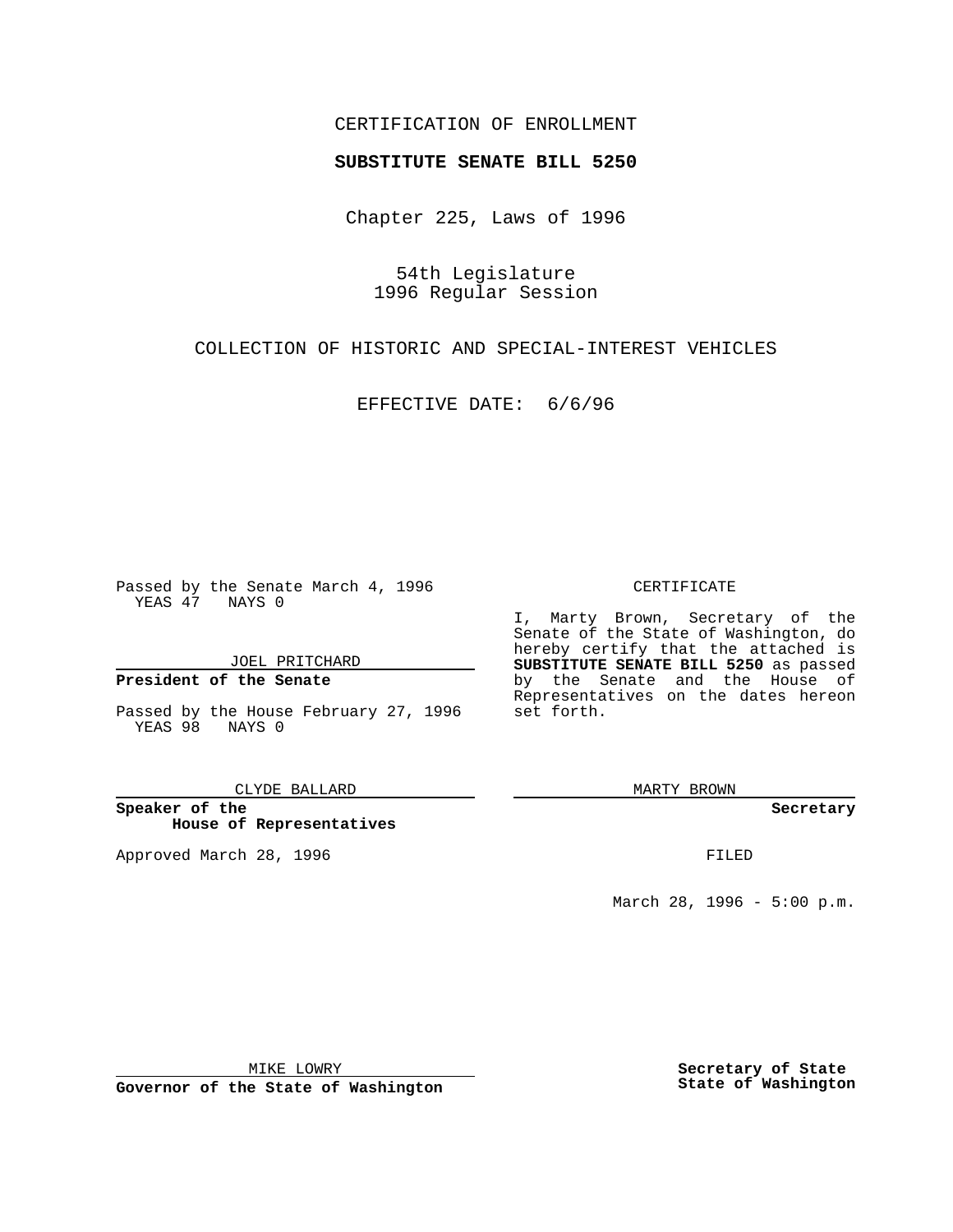## **SUBSTITUTE SENATE BILL 5250** \_\_\_\_\_\_\_\_\_\_\_\_\_\_\_\_\_\_\_\_\_\_\_\_\_\_\_\_\_\_\_\_\_\_\_\_\_\_\_\_\_\_\_\_\_\_\_

\_\_\_\_\_\_\_\_\_\_\_\_\_\_\_\_\_\_\_\_\_\_\_\_\_\_\_\_\_\_\_\_\_\_\_\_\_\_\_\_\_\_\_\_\_\_\_

#### AS AMENDED BY THE HOUSE

Passed Legislature - 1996 Regular Session

## **State of Washington 54th Legislature 1995 Regular Session**

**By** Senate Committee on Transportation (originally sponsored by Senators Owen, Haugen, Hargrove, Rasmussen, Prince, Morton and Prentice)

Read first time 02/16/95.

 AN ACT Relating to motor vehicle equipment; adding new sections to chapter 46.04 RCW; adding new sections to chapter 46.12 RCW; adding new sections to chapter 46.16 RCW; adding a new section to chapter 46.37 RCW; and creating a new section.

BE IT ENACTED BY THE LEGISLATURE OF THE STATE OF WASHINGTON:

 NEW SECTION. **Sec. 1.** The legislature finds and declares that constructive leisure pursuits by Washington citizens is most important. This act is intended to encourage responsible participation in the hobby of collecting, preserving, restoring, and maintaining motor vehicles of historic and special interest, which hobby contributes to the enjoyment of the citizens and the preservation of Washington's automotive memorabilia.

 NEW SECTION. **Sec. 2.** A new section is added to chapter 46.04 RCW to read as follows:

 "Collector" means the owner of one or more vehicles described in RCW 46.16.305(1) who collects, purchases, acquires, trades, or disposes of the vehicle or parts of it, for his or her personal use, in order to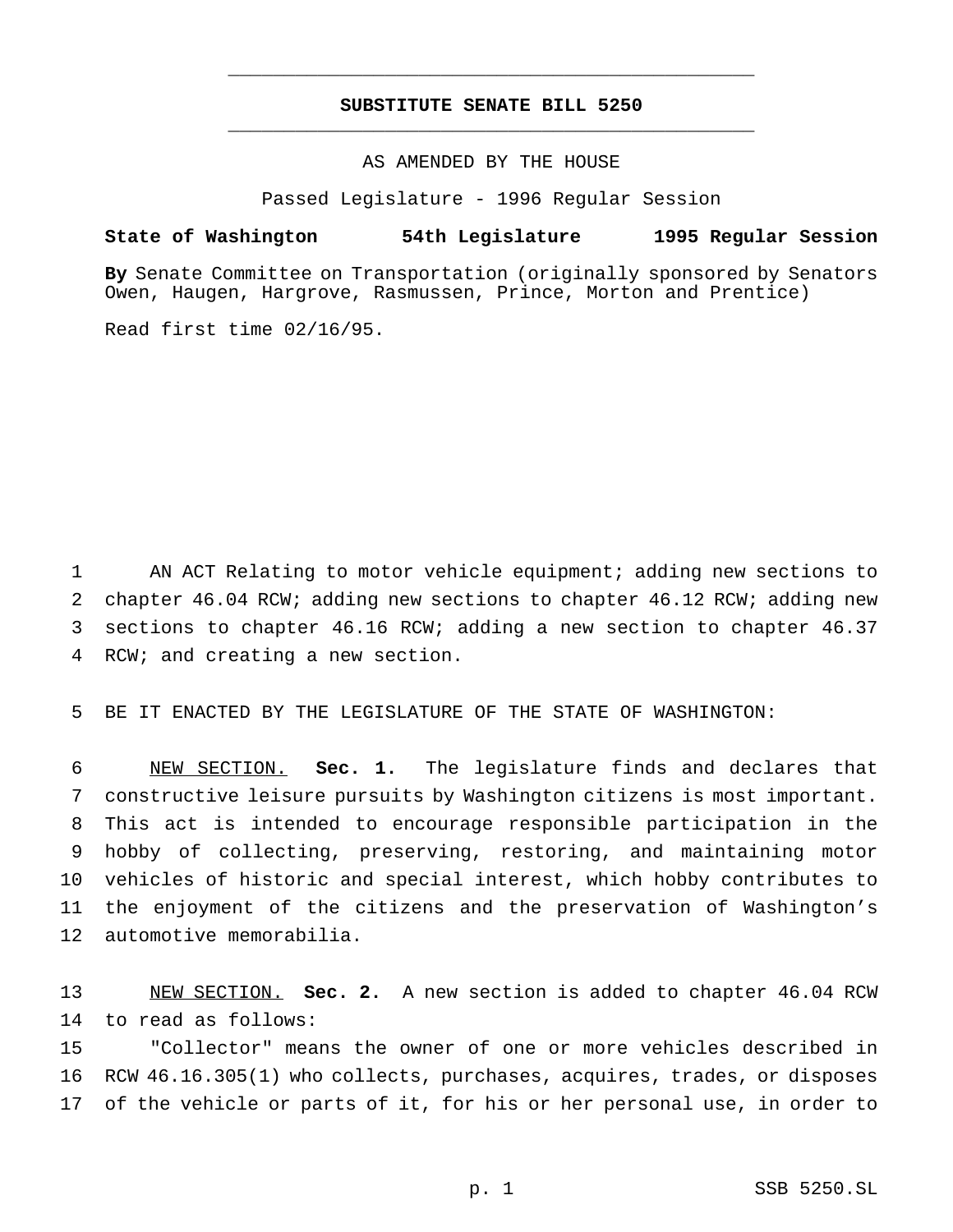preserve, restore, and maintain the vehicle for hobby or historical purposes.

 NEW SECTION. **Sec. 3.** A new section is added to chapter 46.04 RCW to read as follows:

 "Parts car" means a motor vehicle that is owned by a collector to furnish parts for restoration or maintenance of a vehicle described in RCW 46.16.305(1), thus enabling a collector to preserve, restore, and maintain such a vehicle.

 NEW SECTION. **Sec. 4.** A new section is added to chapter 46.04 RCW to read as follows:

 "Street rod vehicle" is a motor vehicle, other than a motorcycle, that meets the following conditions:

 (1) The vehicle was manufactured before 1949, or the vehicle has been assembled or reconstructed using major component parts of a motor vehicle manufactured before 1949; and

 (2) The vehicle has been modified in its body style or design through the use of nonoriginal or reproduction components, such as frame, engine, drive train, suspension, or brakes in a manner that does not adversely affect its safe performance as a motor vehicle or render it unlawful for highway use.

 NEW SECTION. **Sec. 5.** A new section is added to chapter 46.04 RCW to read as follows:

 "Kit vehicle" means a passenger car or light truck assembled from a manufactured kit, and is either (1) a complete kit consisting of a prefabricated body and chassis used to construct a new vehicle, or (2) a kit consisting of a prefabricated body to be mounted on an existing vehicle chassis and drive train, commonly referred to as a donor vehicle.

 NEW SECTION. **Sec. 6.** A new section is added to chapter 46.12 RCW to read as follows:

 The state patrol shall inspect a street rod vehicle and assign a vehicle identification number in accordance with this chapter.

 A street rod vehicle shall be titled as the make and year of the vehicle as originally manufactured. The title shall be branded with the designation "street rod."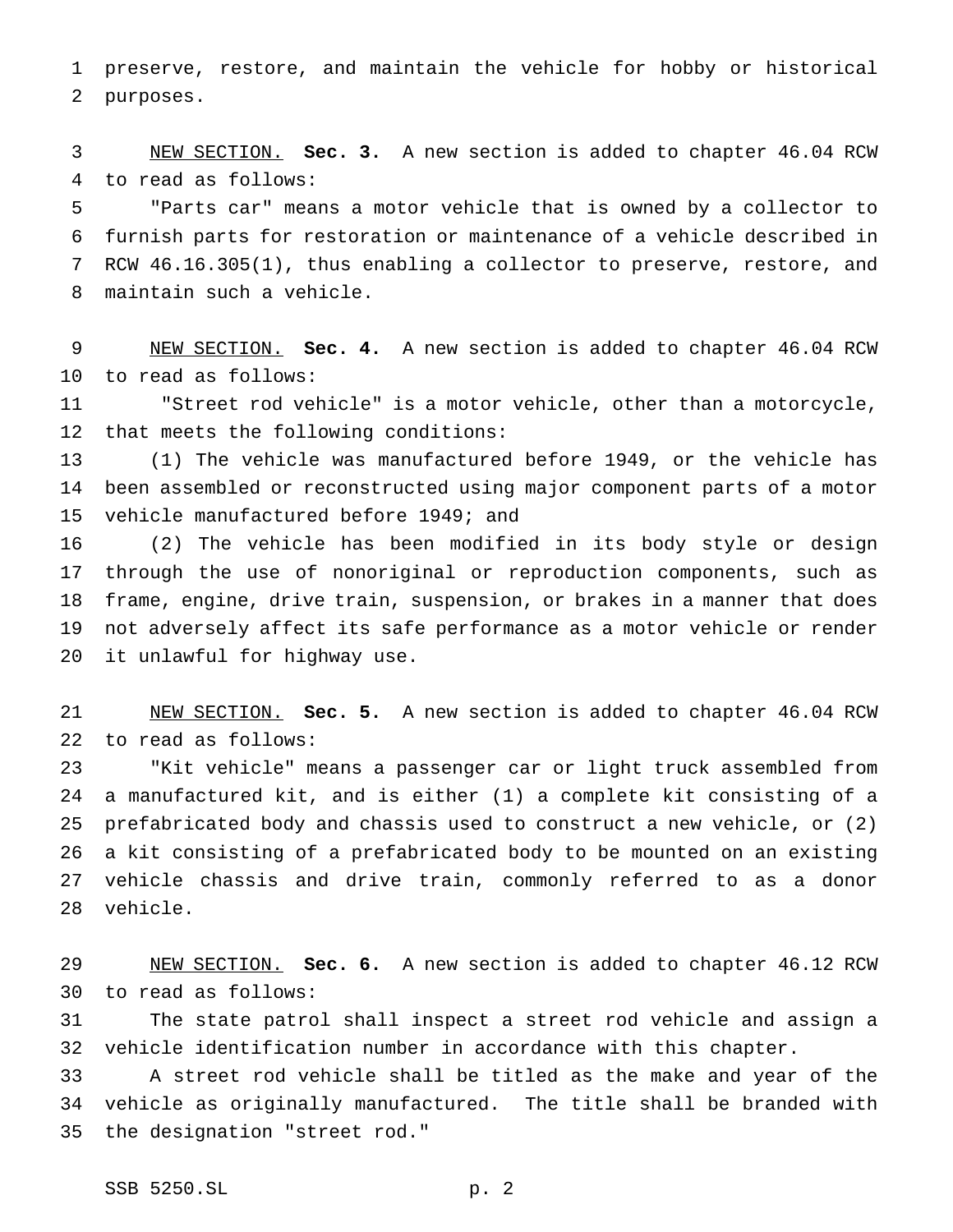NEW SECTION. **Sec. 7.** A new section is added to chapter 46.12 RCW to read as follows:

 The owner of a parts car must possess proof of ownership for each such vehicle.

 NEW SECTION. **Sec. 8.** A new section is added to chapter 46.12 RCW to read as follows:

 The following procedures must be followed when applying for a certificate of ownership for a kit vehicle:

 (1) The vehicle identification number (VIN) of a new vehicle kit and of a body kit will be taken from the manufacturer's certificate of origin belonging to that vehicle. If the VIN is not available, the Washington state patrol shall assign a VIN at the time of inspection. (2) The model year of a manufactured new vehicle kit and manufactured body kit is the year reflected on the manufacturer's certificate of origin.

 (3) The make shall be listed as "KITV," and the series and body designation must describe what the vehicle looks like, i.e. Bradley GT, 57 MG, and must include the word "replica."

 (4) Except for kit vehicles licensed under section 10(5) of this act, kit vehicles must comply with chapter 204-90 WAC.

 (5) The application for the certificate of ownership must be accompanied by the following documents:

 (a) For a manufactured new vehicle kit, the manufacturer's certificate of origin or equivalent document;

 (b)(i) For a manufactured body kit, the manufacturer's certificate of origin or equivalent document; (ii) for the frame, the title or a 27 certified copy or equivalent document;

 (c) Bills of sale or invoices for all major components used in the construction of the vehicle. The bills of sale must be notarized unless the vendor is registered with the department of revenue for the collection of retail sales or use tax. The bills of sale must include the names and addresses of the seller and purchaser, a description of the vehicle or part being sold, including the make, model, and identification or serial number, the date of sale, and the purchase price of the vehicle or part;

 (d) A statement as defined in WAC 308-56A-150 by an authorized inspector of the Washington state patrol or other person authorized by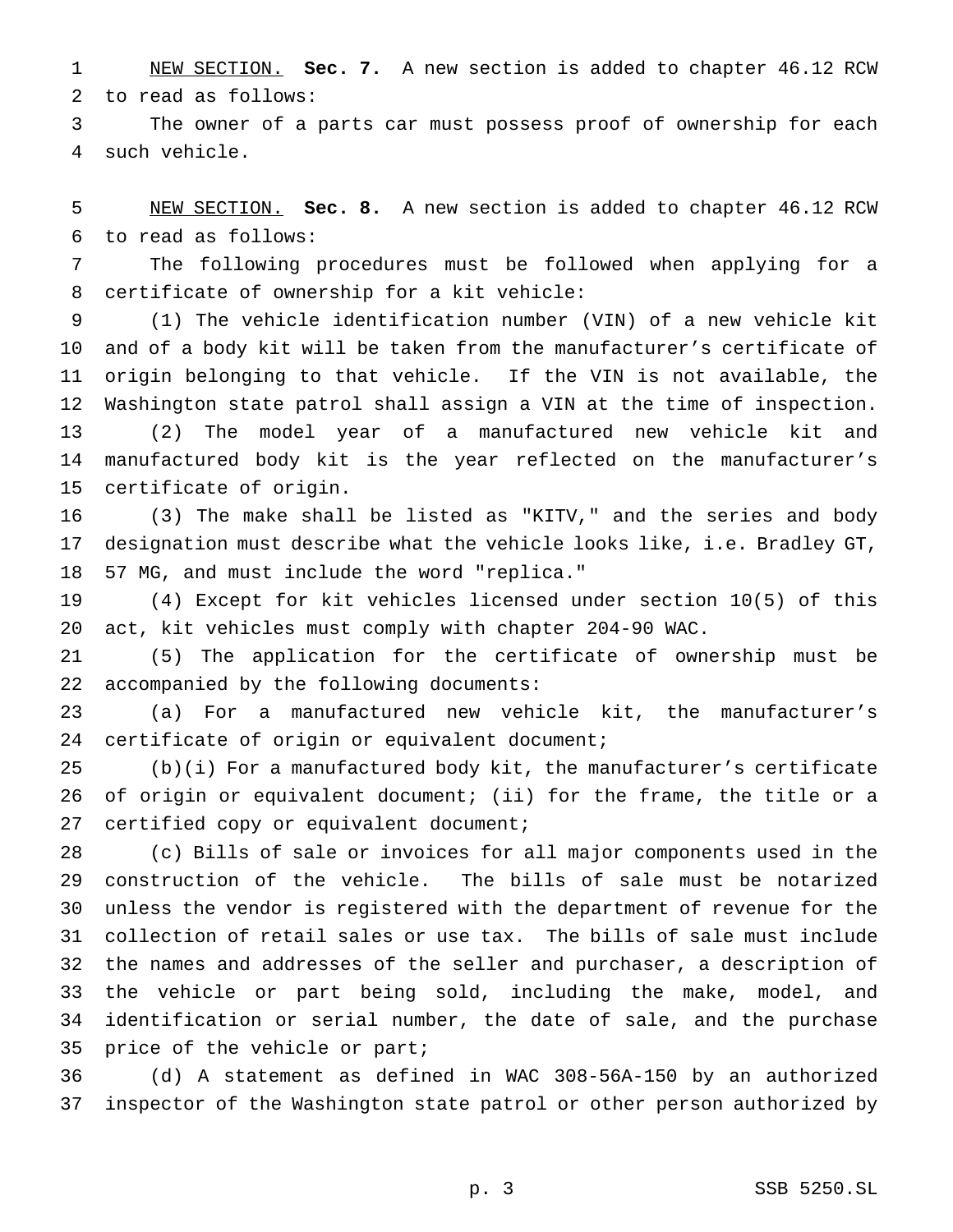the department of licensing verifying the vehicle identification number, and year and make when applicable;

 (e) A completed declaration of value form (TD 420-737) to determine the value for excise tax if the purchase cost and year is unknown or incomplete.

 (6) A Washington state patrol VIN inspector must ensure that all parts are documented by titles, notarized bills of sale, or business receipts such as obtained from a wrecking yard purchase. The bills of sale must contain the VIN of the vehicle the parts came from, or the yard number if from a wrecking yard.

 NEW SECTION. **Sec. 9.** A new section is added to chapter 46.12 RCW to read as follows:

 The following documents are required for issuance of a certificate of ownership or registration for a kit vehicle:

 (1) For a new vehicle kit or a manufactured body kit, the owner shall supply a manufacturer's certificate of origin or a factory invoice.

 (2) For a manufactured body kit, proof of ownership for all major parts used in the construction of the vehicle is required.

(a) Major parts include:

(i) Frame;

(ii) Engine;

(iii) Axles;

(iv) Transmission;

(v) Any other parts that carry vehicle identification numbers.

 (b) If the frame from a donor vehicle is used and the remainder of the donor vehicle is to be sold or destroyed, the title is required as an ownership document to the buyer. The agent or subagent may make a certified copy of the title for documentation of the frame for this transaction.

 (3) Payment of use tax on the frame and all component parts used is required, unless proof of payment of the sales or use tax is submitted. (4) A completed declaration of value form (TD 420-737) to determine the value of the vehicle for excise tax purposes is required if the purchase cost and year of purchase is unknown.

 (5) An odometer disclosure statement is required on all originals and transfers of title for vehicles under ten years old, unless otherwise exempt by law.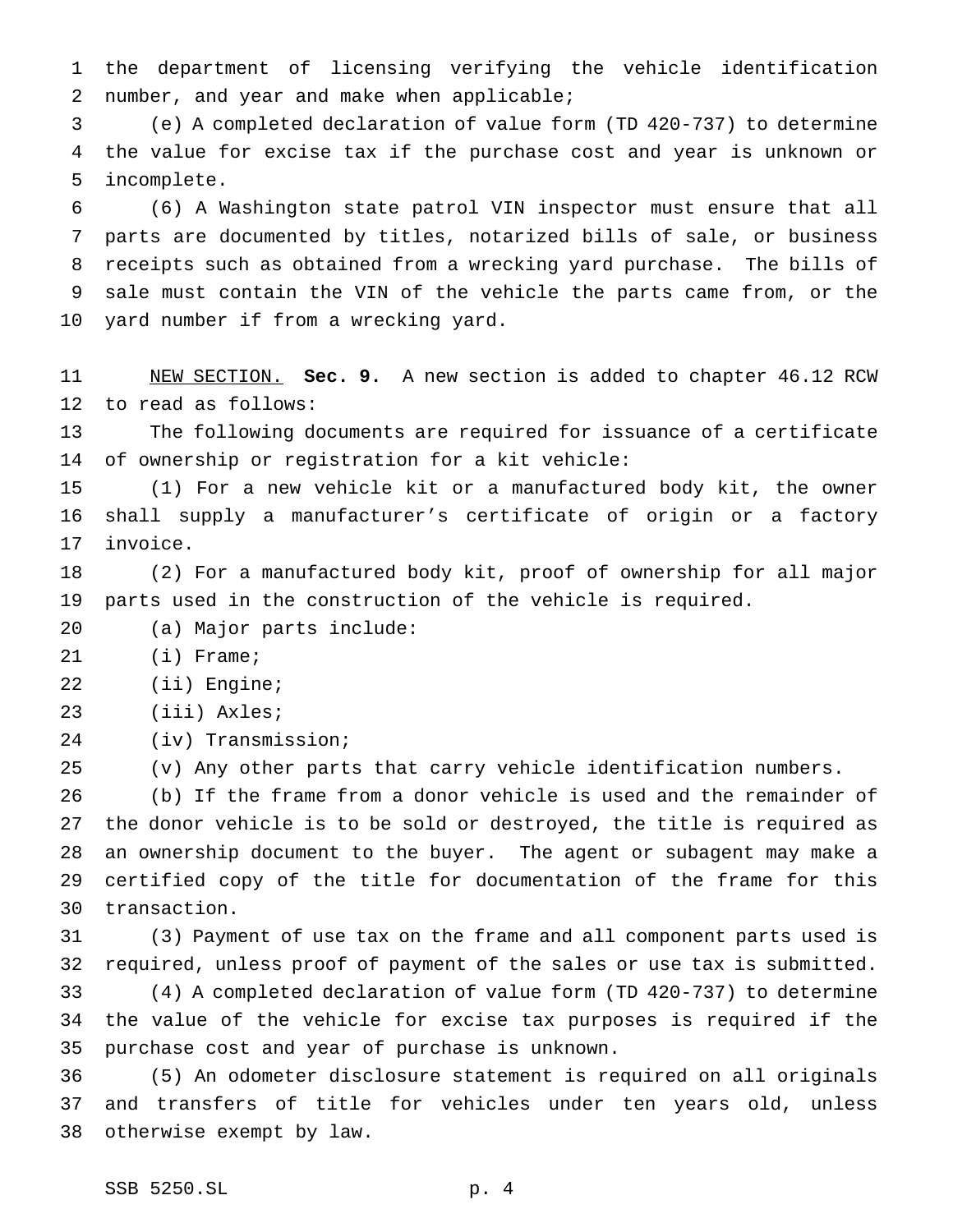NEW SECTION. **Sec. 10.** A new section is added to chapter 46.16 RCW to read as follows:

 All kit vehicles are licensed as original transactions when first titled in Washington, and the following provisions apply:

 (1) The department of licensing shall charge original licensing fees and issue new plates appropriate to the use class.

 (2) An inspection by the Washington state patrol is required to determine the correct identification number, and year or make if needed.

 (3) The use class is the actual use of the vehicle, i.e. passenger car or truck.

 (4) The make shall be listed as "KITV," and the series and body designation must describe what the vehicle looks like, i.e. 48 Bradley GT, 57 MG, and must include the word "replica."

 (5) Upon payment of original licensing fees the department may license a kit vehicle under RCW 46.16.305(1) as a street rod if the vehicle is manufactured to have the same appearance as a similar vehicle manufactured before 1949.

 (6) For a manufactured new vehicle kit and a manufactured body kit, the model year of the vehicle is the year reflected on the manufacturer's certificate of origin for that vehicle. If this is not available, the Washington state patrol shall assign a model year at the time of inspection.

 (7) The vehicle identification number (VIN) of a new vehicle kit and body kit is the vehicle identification number as reflected on the manufacturer's certificate of origin. If the VIN is not available, the Washington state patrol shall assign a VIN at the time of inspection.

 NEW SECTION. **Sec. 11.** A new section is added to chapter 46.16 RCW to read as follows:

 A collectors' vehicle licensed under RCW 46.16.305(1) may only be used for participation in club activities, exhibitions, tours, parades, and occasional pleasure driving.

 NEW SECTION. **Sec. 12.** A new section is added to chapter 46.37 RCW to read as follows:

 Notwithstanding the requirements of this chapter, hoods and bumpers are optional equipment on street rods and kit vehicles. Street rods

p. 5 SSB 5250.SL